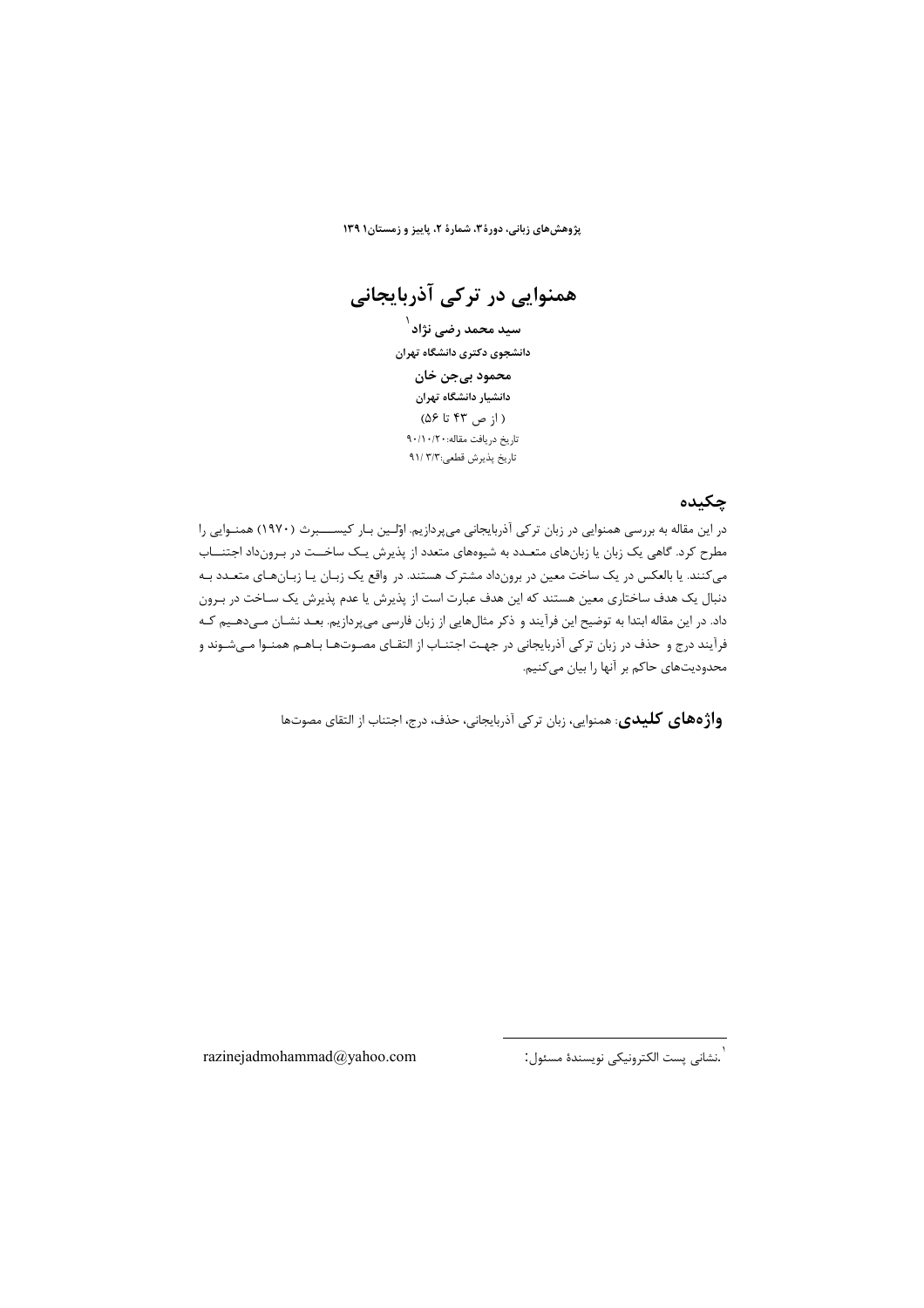۱- مقدّمه

همنوایی٬ فرایندی است که اوّلین بار کیسبرث ٌ مطرح کـرده اسـت. همنـوایی در زبـان-های دنیا یک فرآیند رایج است. گاهی یک زبان یا زبانهای متعدد به شیوههـای متعـدد از پذيرش يک ساخت در برونداد اجتناب *مي کن*ند، يا بالعکس در يک ساخت معــين در برونداد مشترک هستند. در واقع یک زبان یا زبـانهـای متعـدد بـه دنبـال یـک هـدف ساختاری معین هستند که این هدف عبارت است از پذیرش یا عـدم پــذیرش پــک نــوع ساخت در برونداد (بی جن خان ۱۳۸۴: ۲۱۰). برای مثال ممکن است در یـک زبـان یـا چندین زبان یک ساختار خاصی در برونداد قابل قبول نباشـد. بـرای اجتنــاب از چنــین ساخت خاص ممکن است قواعـد مختلفـي مثـل همگـوني، نـاهمگوني، درج، حـذف و جابجايي بن روي درونداد عمل كنند تا آن سـاخت خـاص در بـرونداد تظـاهر نداشـته باشد. در واقع در چنین مواردی این قواعد مختلف واجی اگرچـه عملکردهـای متفـاوتی دارند، امّا در جهت رسیدن به هدف یکسانی بکار بسته میشـوند. بـه عبـارت دیگـر ایـن قواعد برای اجتناب از ساخت خاصی باهم همسو و همنوا میشـوند. در همنـوایی قواعـد متفاوت بكار بسته مىشوند تا هدف يكسانى كه همان پذيرش يا عـدم پـذيرش سـاخت خاصی در برونداد هست، بدست آیـد. همنـوایی مـواردی را پوشـش مـیدهـد کـه واج شناسی اشتقاقی با قواعد بازنویسی قادر به بیان آن نیست (مکـار تی ۲۰۰۸ : ۳). در واج-شناسی اشتقاقی تنها به درونداد و اعمال گشتارها یا همان قواعد مختلف مانند حـذف و درج توجه میشود و برونداد مورد توجه قرار نمی گیـرد. بـه همـین دلیـل ایـن وحـدت عملکرد قواعد مختلف را نمی توان در چارچوب واجشناسی اشتقاقی توضیح داد. امـا بـا توجه به اینکه نظریه بهینگی یک رویکرد برونداد محور است و به دنبال برونداد بهینــه است، مے توان در قالب محدودیتهای نشانداری این وحـدت عملکـرد قواعـد واجـی در جهت رسیدن و یا اجتناب از ساختار خاص را توضیح داد.

افرادي كه در چارچوب واجشناسي اشتقاقي به تحليـل فرآينـدهاي واجـي مـي-پرداختند، از وجود این همنوایی اطلاع داشتند امـا ابـزاری بـرای نمـایش دادن وحـدت عملکرد قواعد مختلف در اختیار نداشتند. برای مثال دانش آموزان فارسی;بان در مراحـل

<sup>2</sup>. Kisseberth

 $1$ .conspiracy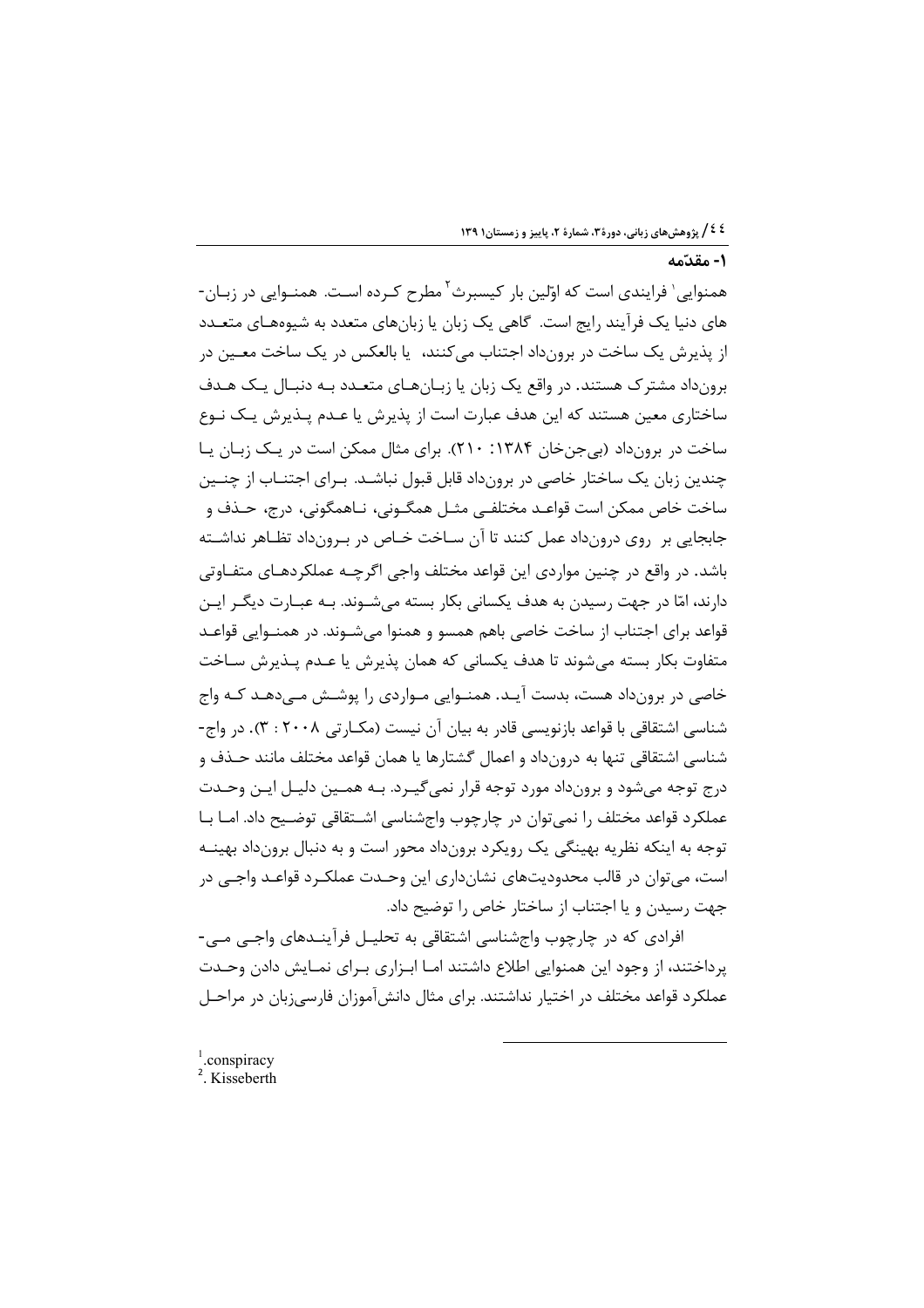اوليه يادگيري زبان انگليسي در حين تلفظ كلمات انگليســي group و strong آنهـا را به صورت /pis.ti.rpŋg/ و /gu.rup/ تلفـظ مـي كننــد. در واقــع چنــين كلمــاتي داراي خوشه همخوانی آغازین هستند که در زبان فارسی که دارای نظام واجآرایـی (cv (c)(c هست، این گونه خوشه همخوانی پذیرفته شده نیست. از این خوشههای همخوانی بـه دو روش مختلف اجتناب می شود. زهرهوندی (۱۳۸۹) نیز این موضوع را بـا عنـوان خطـای تلفظی انگلیسی آموزان فارسی زبان بررسی کرده است.

 $(1)$ 

تلفظ فارسی تلفظ انگلیسی

a.  $/$ gru: $p/$  $/gu.rup/$ 

b. /strpnq/  $/$ ?is.ti.rpng  $/$ 

در مثال اوّل ساخت ccvc به شکل cv.cvc در می[ید یعنی فرآیند زیر اعمال می شود.  $(1)$   $\emptyset \rightarrow V/\neq C$ -CV

در مثال دوّم ساخت هجایی cccvcc به صورت cvc.cv.cvcc درمی آید و فرآیندهـای زیر اعمال می شوند:

- $(\mathbf{r}) \quad \emptyset \rightarrow V/\neq$ -CCCV
- $({}^{\circ})$   $\emptyset \rightarrow V/CVC-C$

البته از آنجا که در زبان فارسی هجا بـا واکـه شـروع نمـیشـود قائـل بـه درج همخـوان چاکنایی بعد از درج واکه در ابتدای هجا هستیم. گاهی مشاهده می شود دانـش آمـوزان كلمه world ,ا (با سه همخوان بعد از مركز هجا ) به صـورت /wзrd/ تلفـظ مــ كننــد یعنی در این مورد ساخت cvccc به صورت cvcc در می آید و فرآیند حذف بـه صـورت زیر بکار بسته می شود:

## $\omega$  C $\rightarrow \emptyset$ /VC-C

شکسته شدن خوشه دوهمخوانی و سـههمخـوانی در آغـازه هجـا در مثـالٍهـای (۱) بـا استفاده از فرایند درج و خوشه سه همخوانی در پایانه هجا در مثال اخیــر بــا اســتفاده از فرآیند حذف، هر سه مورد جهت تبعیت از ساخت هجـایی زبـان فارسـی کـه بـه شـکل (cv(c)(c) است، صورت می گیرد که در واجشناسی اشتقاقی علیـرغم آگـاهی از وحـدت عملکرد این قواعد آنها را به صورت مجزا با اعمال قواعد مختلف نشان میدهند. بیجـن-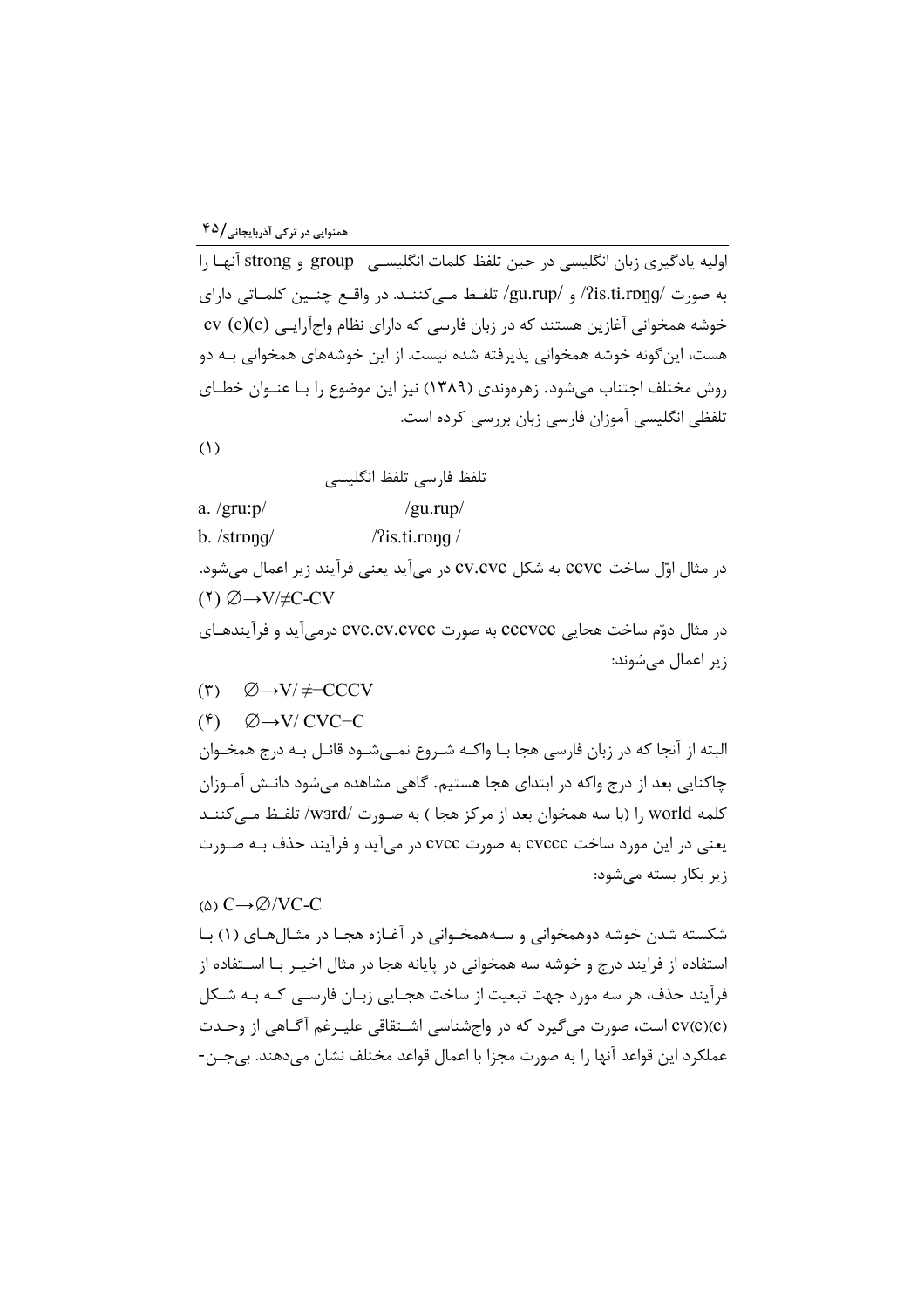خان (۱۳۸۴) به سیر تحول خوشههای همخوانی آغازین در زبان فارسی اشاره مــی کنــد. شکستهشدن خوشههای دوهمخوانی (و سههمخوانی ) زبان فارسی از دورهٔ باستان شروع شده و در دورهٔ میانه گسترش بیشتری پیدا کرده است. دادههای زیر شکستهشدن خوشه همخوانی آغازین را نشان میدهند:

 $(5)$ 

spēd  $\rightarrow$  siped سييد  $\rightarrow$  ispand اسفند spand xfapan  $\rightarrow$  fab شب دادهها نشان میدهند که خوشههای همخوانی فارسی باستان به سه صورت شکسته شدهاند و در نتیجه آغازه پیچیده به آغازه ساده تبدیل شده است:

 $(Y)$ 

a.  $\varnothing \rightarrow \nu/\neq c$ —cv درج واکه بين دو همخوا b.  $\varnothing \rightarrow \nu/\neq -ccv$ درج واکه در ابتدای کلمه  $c \rightarrow \emptyset / \neq -cy$ حذف همخوان اوّ قواعد اشتقاقی فوق هر کدام یک نوع فرآیند یا تغییر ساختاری را توصـیف مـی کننــد امــا قادر نیستند هدف مشتر کی را که هر سه دنبال می کنند، تبیین کنند. هدف مشتر ک در این دادهها شکستن خوشه همخوانی آغازین است. واج شناسی بهینگی می تواند وحـدت عملكرد قواعد را تحت عنوان يك محدوديت اجتناب از آغازه ييچيده تبيـين كنــد. يـس برای تبیین همنوایی این قواعد اشتقاقی ناگزیر به بهکار گیری نظریه بهینگی هسـتیم. در ادامه مقاله به بررسی فرآیندهای درج و حذف در زبان ترکی آذربایجانی می پردازیم و در صدد هستیم تا نشان دهیم در واقع نوعی همنوایی در فرآیند حذف و درج در ایــن زبــان وجود دارد که در چارچوب نظریه بهینگی و با استفاده از محدودیتهـای نشــانداری بــه راحتی می توان این موضوع را نمایش داد.

۲- فرایند درج در زبان ترکی آذربایجانی بررسی دادههای زبان ترکی آذربایجانی نشان میدهد اگر اسمی به واکه ختم شود و بخواهيم يسوند «مفعولبهاي» به آن اضافه كنيم، ما بين اسم و يسوند مفعولي همخوان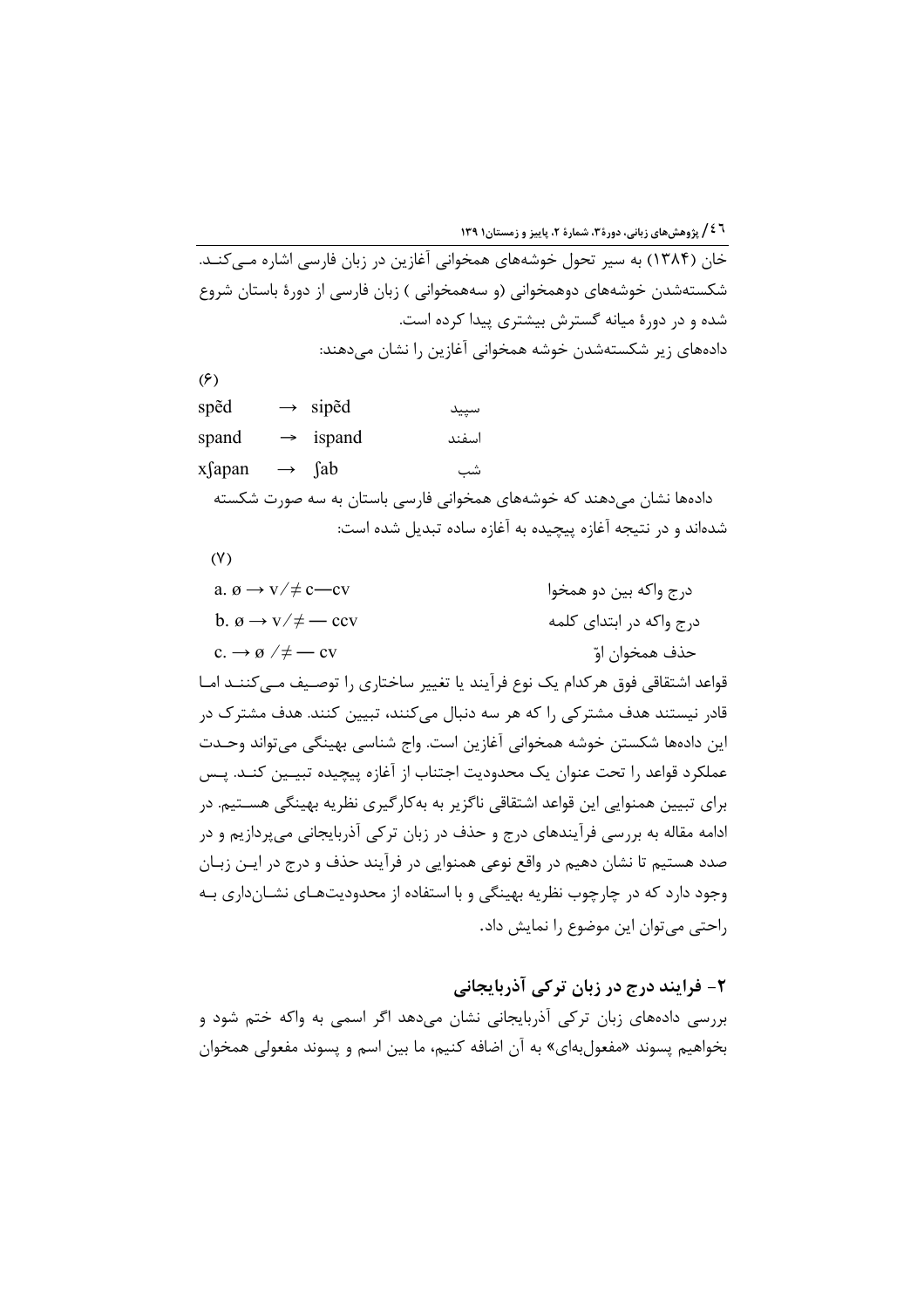.<br>میانجی [j] یا [w] متناسب با مشخصه [round] واکه پایانی ریشه درج میگردد. دادههای زیر را در نظر بگیرید:  $(\lambda)$ a. jol  $+A \rightarrow$  jola به راه b. jer  $+A \rightarrow$  jera به زمین c. su  $+A \rightarrow$  suwa ىە آب d. Jø +A  $\rightarrow$  Jywa به آسمان e. dari  $+A \rightarrow$  darija به يوست f. dali  $+A \rightarrow$  dalija به دیوانه لازم به توضیح است در مثالهای فوق برای پسوند « مفعول بهای» صـورت زیـرسـاختی /A/ را در نظر گرفتیم چون در زبان ترکی آذربایجانی پسوندها تابع هماهنگی واکهای بـا آخرين واكه ستاك هستند يعني از نظر مشخصه [back] و [round] تابع آخـرين واكـه ستاک هستند. در ضمن هماهنگی در مشخصه [round] زمانی صورت می گیرد که واکه پسوند دارای مشخصه ثابت [high+] باشد چون پسوند « مفعولبهای» دارای مشخصه [ high-] هست بنابراین تنها از نظر مشخصه [back] با آخـرین واکـه سـتاک هماهنـگ مے شود. به همین دلیل صورت زیرساخت را برای ایـن پسـوند / A/ در نظـر مـے گیـریم (رضی نژاد ۱۳۸۱ : ۱۱۸). حال اگر بخواهیم فرایند فوق را به شکل قواعد بازنویسی نشان دهیم، خواهیم داشت: فرآيند درج همخوان ميانجي: (4)  $\varnothing \rightarrow C$  /  $V^+$  V<br>  $\begin{bmatrix} + \text{ high} \\ \alpha \text{ round} \end{bmatrix} \rightarrow [\alpha \text{ round} \quad ]$ 

د, واقع فرآیند درج در این مثال ها برای اجتناب از التقای مصوتها صورت گرفتـه اسـت (لازم به ذکر است در این مقاله به بررسی فرآیند هماهنگی واکهای نمی پردازیم).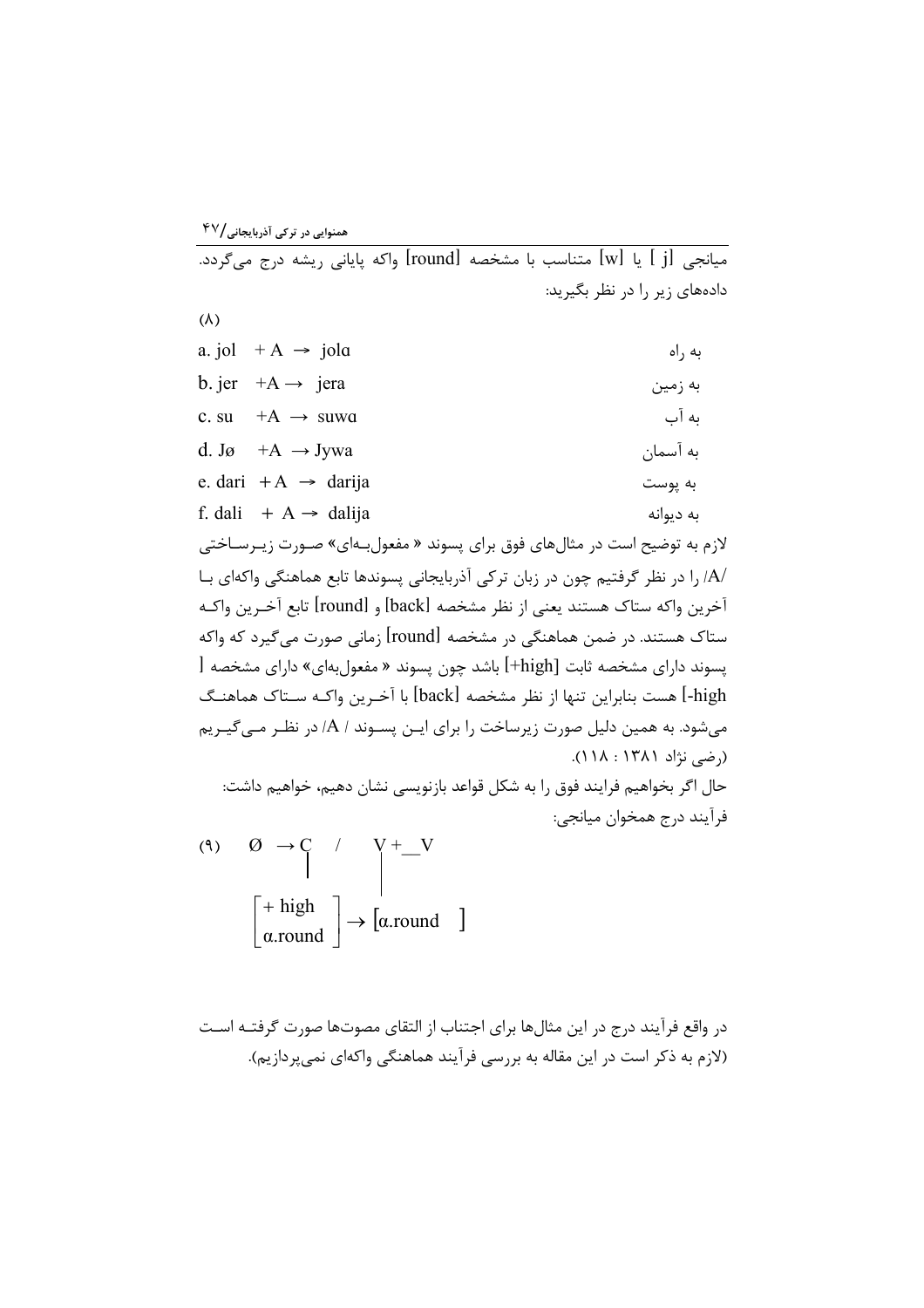۳- فرآیند حذف در زبان ترکی آذربایجانی بررسی دادهها در زبان ترکی آذربایجانی نشان میدهد که در این زبـان در فرآینـد واژه-سازی از نوع ترکیب<sup>٬</sup> هرگاه واژه اوّل به واکه ختم شود و در آغاز واژه دوّم نیز واکه باشد واکه پایانی واژه اوّل حذف میشود که دادههای زیر این فرآیند را نشان میدهد.  $(1 \cdot)$ 

| a.             | $bad$ <sub>xu</sub> + oylu | $\rightarrow$ ackovlum  | پسر خواهر                                    |
|----------------|----------------------------|-------------------------|----------------------------------------------|
| $\mathbf{b}$ . | $h$ adz $m + o$ yl $m$     | $\rightarrow$ hackovlui | پسر حاجي                                     |
| $c_{\cdot}$    | $h$ adztu + ali            | $\rightarrow$ hackalui  | حاج على                                      |
| $d_{\cdot}$    | $s$ ar $u$ + $a$ lma       | $\rightarrow$ saralma   | سيب سفيد                                     |
|                |                            |                         | این فرایند را میتوان با قاعده زیر نشان داد : |

(1)  $V \rightarrow \emptyset$  /  $-V$ این فرایند حذف واکه به نظام واجآرایی این زبان مربوط میشود. در این زبـان تــوالی دو واکه امکان پذیر نیست. به همین علّت حذف واکه صورت گرفته است.

۴- همنوایی پر بایه نظریه بهبنگی

بررسی فرآیندهای فوق در زبان ترکی آذربایجانی نشان میدهد که فرآینـدهای حـذف و درج علیرغم اینکه از نظر واجی کاملاً متمایز از یک<code>دیگر هسـتند، امـا هـدف یکسـانی را</code> دنبال مي كنند. در واقع اين فرآيندهاي متفاوت در جهت رسيدن بـه يـک هـدف يعنـي اجتناب از التقاي مصوتها عمل مي كنند. واجشناسي اشتقاقي عليرغم اينكه از ايــن امــر اطلاع داشت اما هیچ ابزاری برای نشان دادن وحدت عملکرد این فرآینـدها نداشـت. امـا در چارچوب نظریه بهینگی می توان این امر را با استفاده از محـدودیت نشــانداری اصــل مرز اجبا<sub>د</sub>ی<sup>۲</sup> توضیح داد.

هیچ دو عنصر مشابهی نباید در مجاورت یکدیگر باشند.

 $1$ .compound

<sup>2</sup>. Obligatory Contour Principl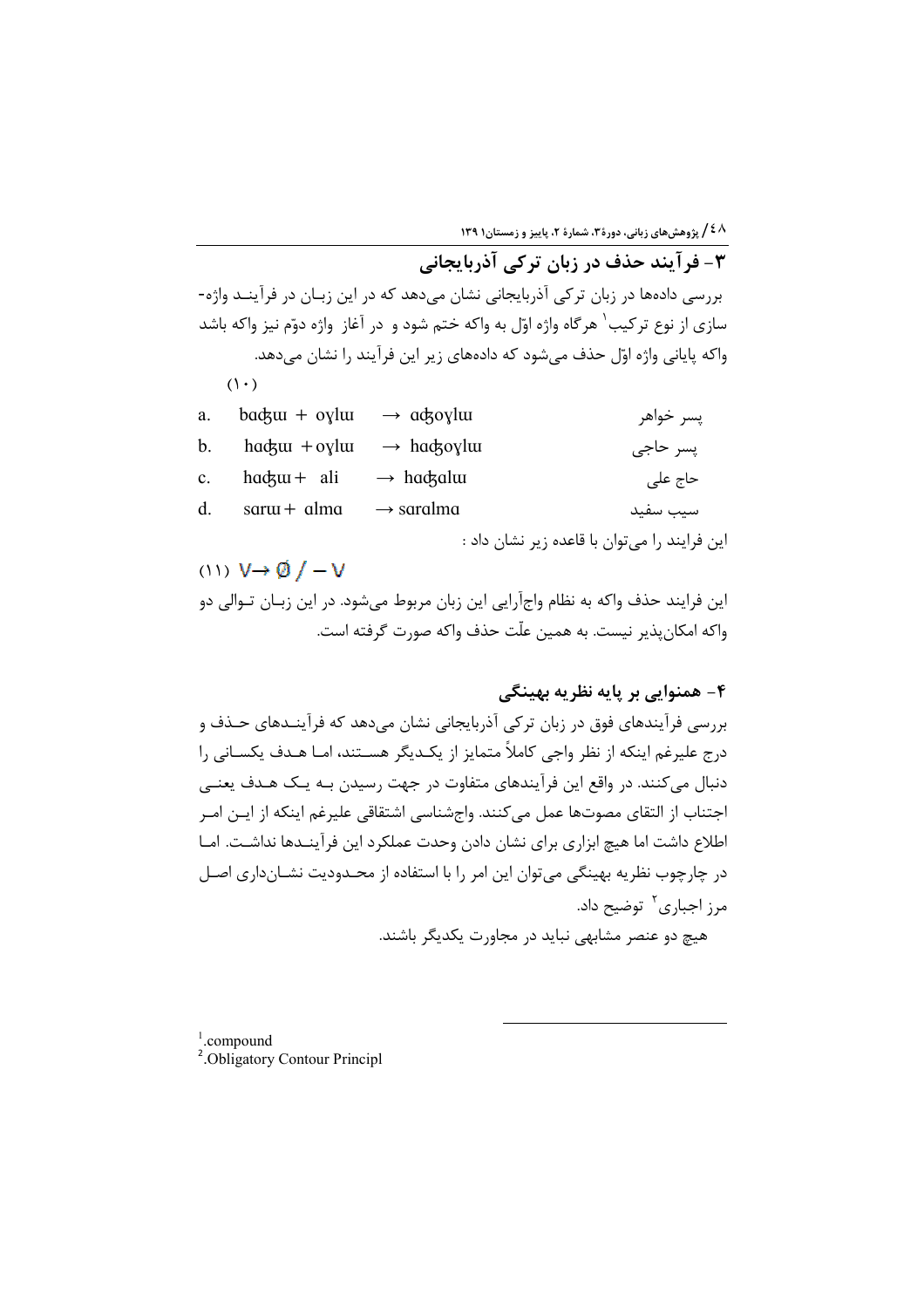لازم به توضیح است، دادهها در این مقاله در چارچوب نظریه بهینگی معیار تحلیل مے -شوند. نظریه بهینگی معیار تقریباً بر اساس ایدههای اصلی پرینس و اسمولنسکی اسـت ( مکارتی ۲۰۰۸ : ۲۷). محدودیت OCP در تعارض با محدودیتهای پایایی MAX و DEP است کـه اولـی حذف و دومي درج يک واحد واجي را جريمه مي کند. حال فرآیند درج را با استفاده از تابلو که نشاندهنده تعارض محـدودیتهاسـت نمـایش

مىدھيم:

 $(15)$ 

| $su+A$             | ocp  | <b>MAX</b> | <b>DEP</b> |
|--------------------|------|------------|------------|
| $\rightarrow$ suwa |      |            | $\ast$     |
| sua                | $*1$ |            |            |
| su                 |      | $*1$       |            |
| sa                 |      | $*1$       |            |

همان طور که در تابلوی بهینگی مشاهده می شود برای رسیدن به گزینه بهینه، محدودیت نشانداری OCP بر محدودیت پایایی MAX و DEP تسلط دارد و محدودیت پایایی بر محدودیت پایایی  $\rm{DEP}$  تسلط دارد. لازم به ذکر است در تابلوی فوق گزینه  $\rm{MAX}$ بدساخت suya را بدین علّت قرار ندادیم که مربوط به هماهنگی واکهای میشود کـه در این مقاله به این موضوع نمی پردازیم. حالا که ترتیب محـدودیتهـا را بدسـت آوردیـم، فرآيند حذف ٫ا نيز با استفاده از تابلو نمايش مي‹هيم:

 $(11)$ 

| $xala + oVluu$          | <b>OCP</b> | <b>MAX</b> | <b>DEP</b> |
|-------------------------|------------|------------|------------|
| $\rightarrow$ xalo Ylui |            | $\ast$     |            |
| xaloylu                 |            | *1         |            |
| xalao yluı              | *1         |            |            |
| xalajoylur              |            |            | $*1$       |

با بررسی تابلو روشن میشود: اوّل اینکه این ترتیب محدودیتها گزینه بد ساخت xalajoylu را بر سایر کاندیدها ترجیح میدهد. پس باید محدودیت DEP فراتر از محدودیت MAX قرار گیرد. دوّم اینکه با محدودیتهای اخیر نمیتوان تمایزی بین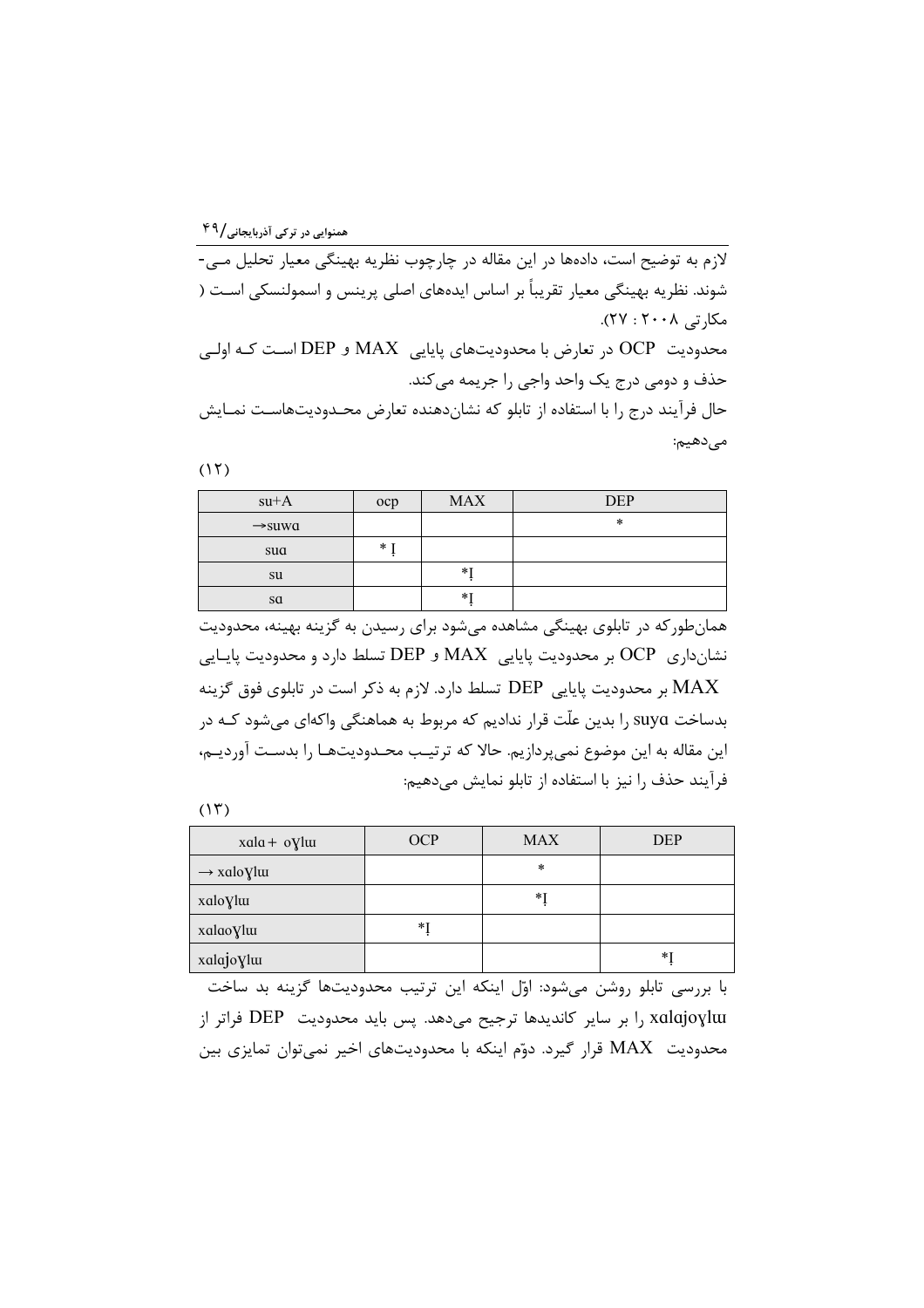**۰ ^/ پژوهشهای زبانی، دورهٔ ۳، شمارهٔ ۲، پاییز و زمستان۱ ۱۳۹** 

گزینه xalaylw و xaloylw ایجاد کرد. چون هر دو کاندید به یک اندازه توسط MAX جریمه میشوند. برای همین حذف واکه را با دقت بیشتری بررسی میکنیم. تا بتوانیم به محدودیت یا محدودیتهایی مورد نیاز برای نشان دادن این فرآیند در این زبان دست یابیم. همان گونه که اشاره شد، حذف در فرآیند واژه سازی از نوع ترکیب صورت می گیرد. بررسی دادهها نشان میدهد که در کلمات مرکب، از جایگاه پایانی تكواژ اوّل واكه حذف شده است و واكه آغازين تكواژ دوّم حذف نشده است. به عبارت دیگر در برونداد بهینه واکه آغازین تکواژ دوّم به درونداد وفادار مانده است و واکه یایانی تکواژ اوّل حذف شده است. مکارتی (۲۰۰۸) بیان میکند برخی بافتها و جایگاهها اهمیت خاصی دارند و به شکل درونداد وفادارتر هستند. برای مثال در خصوص بافت واجي مي توان گفت در برخي زبانها جايگاه آغازين كلمه نسبت به جایگاه پایانی کلمه به شکل درونداد وفادارتر هست و در خصوص شرایط ساختواژی مے توان گفت که تکواژ واژگانی نسبت به تکواژ دستوری کمتر دستخوش تغییر و پا حذف می شود و در نتیجه به شکل درونداد وفادارتر هست. حال باید به بررسی این دادهها بپردازیم تا روشن شود در این زبان در حذف واکه پایانی بافت واجی یا شرایط ساختواژی یا چه شرایط دیگری تعیین کننده است.

در دادههای فوق هر دو تکواژ کلمه مرکب واژگانی هستند. پس شرایط ساختواژی نمی-تواند تعيين كننده باشد. اما اگر به بافت واجي توجه كنيم، روشن است كه بافت واجي تعيين كننده است چون جايگاه آغازين تكواژ به درونداد وفادار هست. محدوديت پاياني مکان،مند ٰ مربوط به این فرآیند ٫ا مے توان این گونه نوشت:

 $MAX_{initial}$ : اگر Ix در درونداد در جایگاه آغـازین باشــد و در بـرونداد Oy متنــاظر بــا آن تظــاهر Ix نداشته باشد در این صورت به برونداد یک تخلف تخصیص داده میشود. حال فرآیند حذف را با استفاده از تابلو که نشان دهنده تعارض محدودیتهاست نمـایش مى دهيم.

<sup>1</sup>. Positional Faithfulness Constraint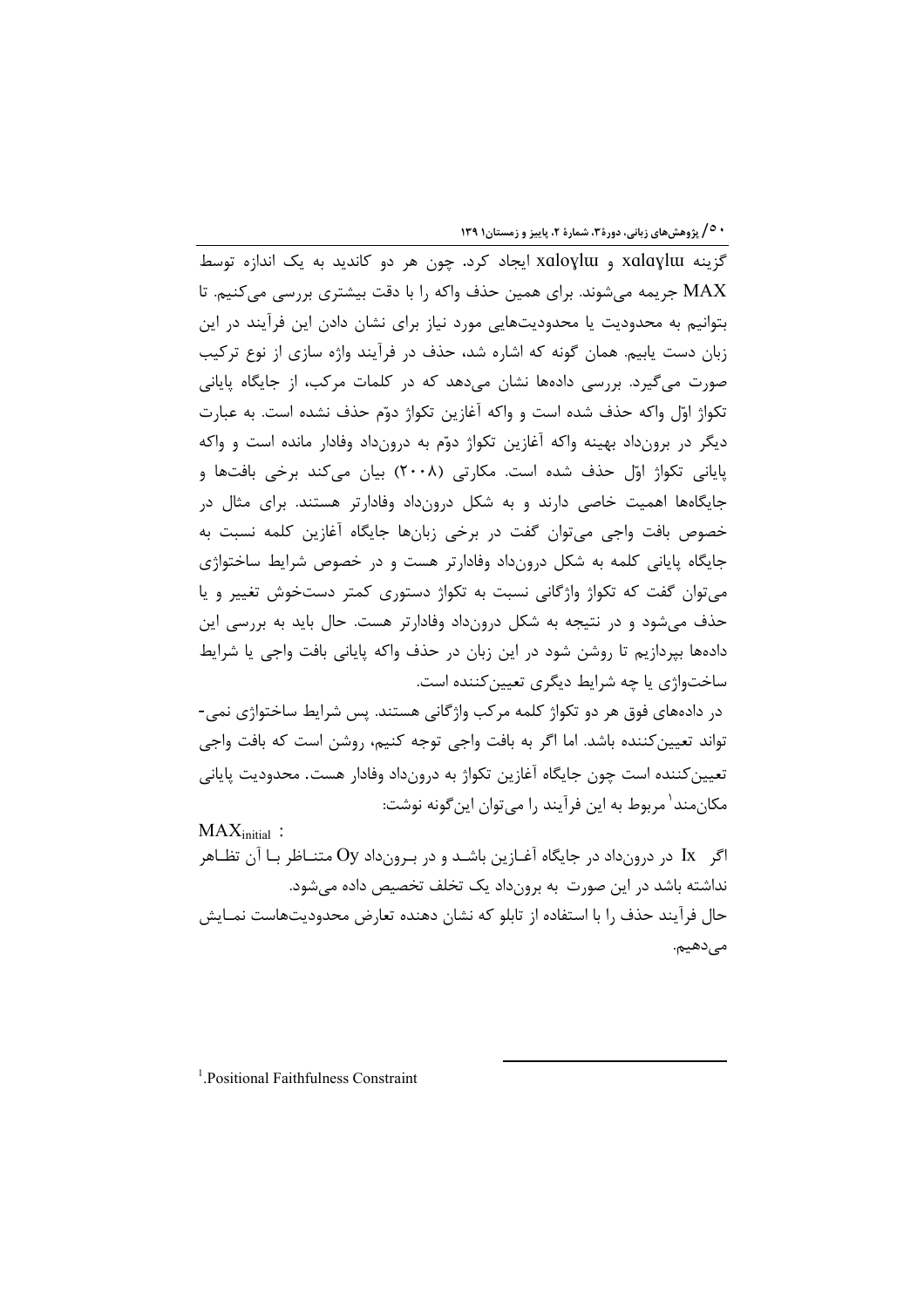همنوایی در ترکی آذربایجانی/۵۱

| (1f)                    |            |            |                      |                 |
|-------------------------|------------|------------|----------------------|-----------------|
| $xala + oVluu$          | <b>OCP</b> | <b>DEP</b> | $MAX$ $\blacksquare$ | $MAX_{initial}$ |
| $\rightarrow$ xalo Ylui |            |            | $\star$              |                 |
| xalaylw                 |            |            | $*_{\mathrm{I}}$     | $*$ ]           |
| xalaoylua               | *I         |            |                      |                 |
| xalajoVlur              |            | *]         |                      |                 |

همان طور که در تابلوی بهینگی مشاهده میشود برای رسیدن به گزینه بهینه، محدودیت نشانداری OCP بر محدودیت پایایی MAX ،DEP و MAX و MAX تسلط DEP بر محدودیتهای پایایی MAX و MAX $\lambda$  تسلط تسلط دارد اما این دو محدودیت اخیر بدون رتبهبندی نسبت به هم قرار می گیرند یعنی رابطه مجاورت<sup>\</sup> دارند.

برای بررسی صحت رتبهبندی محدودیتها در فرایند درج و حذف، آنها را در تابلوی مقایسهای<sup>۲</sup> نمایش میدهیم. تابلوی مقایسهای آسانترین راه برای اطمینان از صحت رتبهبندی محدودیتهاست. در این تابلو L نشانگر این است که محدودیت مورد نظر، گزینه بازنده را بر گزینه برنده ترجیح می دهد و W نشانگر این است که محدودیت مورد نظر گزینه برنده را بر گزینه بازنده ترجیح می دهد. محدودیتهای حاکم بر فرآیند حذف و فرآیند درج در تابلوی مقایسهای نشان داده میشود.

|--|--|

| Inputs      | Winners | Losers     | <b>OCP</b> | <b>DEP</b> |   | $MAX$ $MAX_{initia}$ |
|-------------|---------|------------|------------|------------|---|----------------------|
| su-A        | suwa    | su         | W          |            | W |                      |
| xala -oVlui | xaloVlu | xalajoVlur | W          | W          |   |                      |

بررسی تابلو نشان می دهد در رتبهبندی محدودیتهـای پایـایی DEP و MAX بـرای نشان دادن فرآیند حذف و درج با ناسـازگاری<sup>۳</sup> مواجـه مـیشـویم. در فرآینـد درج بایـد محدوديت پايايي MAX بر محدوديت پايايي DEP تسلط داشته باشـد تـا امكـان درج

- $\frac{1}{2}$ . stringency
- <sup>2</sup>.comparative tableau
- $3$ . inconsistency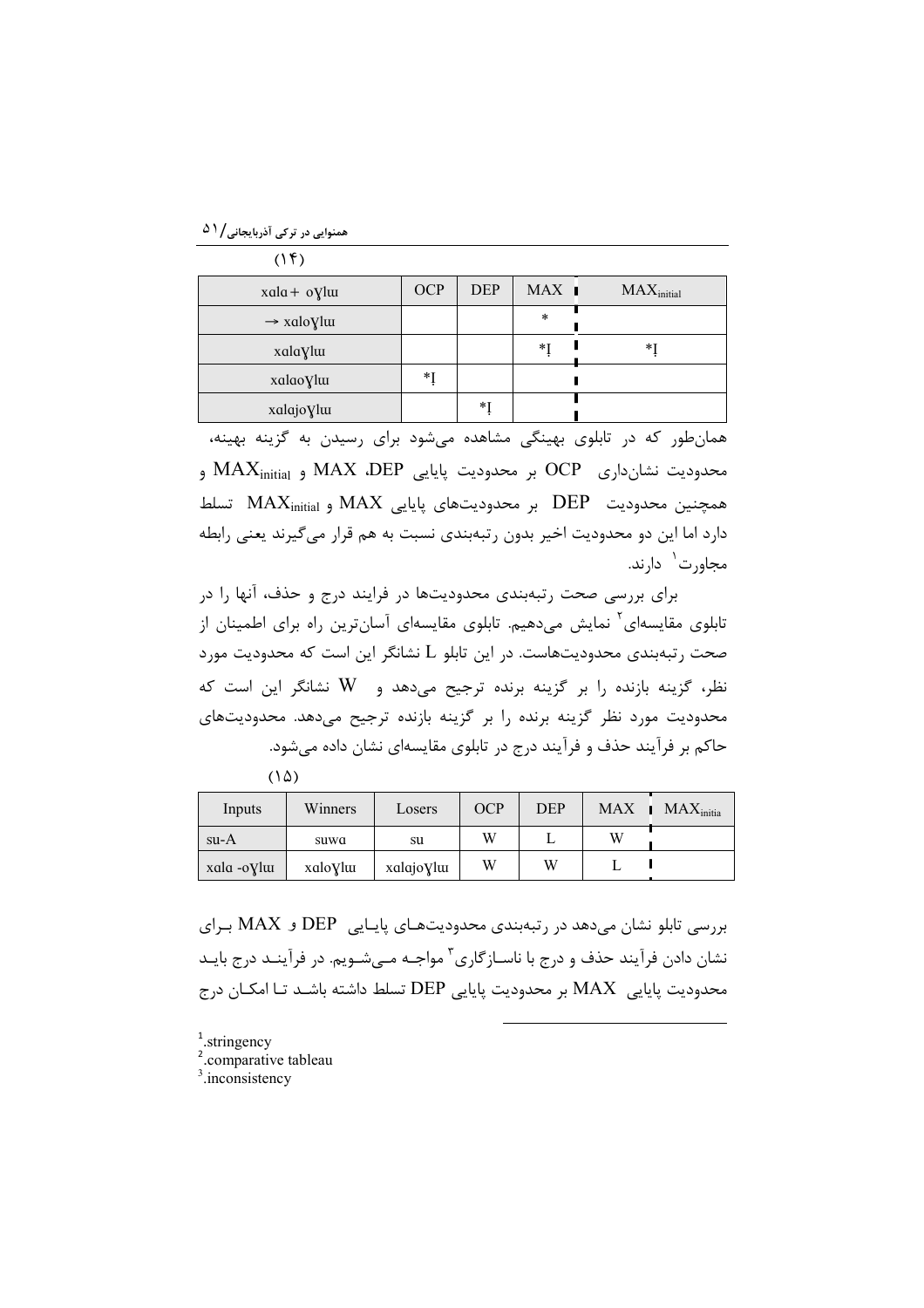باشد و در فرآیند حذف محدودیت پایایی DEP باید بر محدودیت پایایی MAX تسـلط داشته باشد تا امکان حذف فراهم شود (با در نظر گرفتن ترتیب محدودیتها در تـابلوی فوق در فرآیند درج کاندید بازنده برکاندید برنده تـرجیح داده شـده اسـت کـه نادرسـت است).

مکارتی (۲۰۰۸) بیان میکند مواردی که به ناسازگاری در رتبه بندی محدودیت-ها منجر میشود تنها راهکار تغییر مجموعه محدودیتهاست. حـال چطــور ایــن کــار را انجام دھیم آیا با حذف یکی از محدودیتھا مشکل حل میشود؟ پاسخ بی شـک منفـی است. چون در تابلوی فوق اگر DEP یا MAX هر کدام حذف شـود. یکـی از ردیـفهـا بدون برنده خواهد بود و این مشکل را حل نخواهد کرد تنها راه حل افـزودن محـدودیت جدید است. چون در اینجا مشکل ما ناسازگاری دو محدودیت پایـایی اسـت محـدودیت جدید هم باید جزء محدودیتهای پایایی باشد نه محدودیت نشانداری (مکارتی ۲۰۰۸

:۱۱۱ ). اگر قائل به ترتیب « MAX DEP » باشیم مـا بـه محـدودیت جدیـدی نیـاز داريم كه اجازه درج را در  $A + K$  بدهد امـا اجـازه درج را در xala+oylw ندهـد و اگر قائل به ترتیبMAX » DEP» باشیم ما به محـدودیت جدیـدی نیــاز داریــم کــه MAX » DEP اجازه حذف را در xala+ovli بدهد اما اجازه حذف را در su+A ندهد. بررسی نشــان مي دهد شرايط ساختواژي اين دو فرآيند يكسان نيست. فرآيند درج بين تكواژ و پسـوند صورت می گیرد. اگر قائل به ترتیب « MAX DEP » باشیم محدودیت جدید باید نـوع خاصی DEP باشد که اجازه ندهد در کلمات مرکب همخـوان میـانجی درج شـود و در  $MAX$  سلسله مراتب محدوديتها فراتر از MAX» DEP؟ باشد. اگر قائل به ترتیب  $\operatorname{MAX}$ باشیم باید محدودیت جدید  $\rm MAX$  خاصی باشد که اجازه حذف را در ترکیب » » تكواژ و پسوند ندهد و در سلسله مراتب محدودیتهـا فراتـر از DEP» MAX » قـرار گیرد. برای حل این ناسازگاری می توان ترتیب این محـدودیتهـا را در دسـتور جهـانی بررسی کرد. بررسیها نشان میدهد هر دو نوع ترتیب در زبانهـای دنیـا متـداول اسـت یس از این طریق به راهکار مناسب نمی٫سیم. مکارتی (۲۰۰۸) اشاره می کند برای حـل مشکل ناسازگاری می توان به ترتیب محدودیتها در خصوص دادههای مسـتقل دیگـری در زبان مورد مطالعه مراجعه کرد. چرا که تحلیل فرآیندهای مختلف نظیر حذف، درج و هماهنگی در یک زبان باید به یک ترتیب ثابتی از محدودیتها منجـر شــود. بــه عبــارت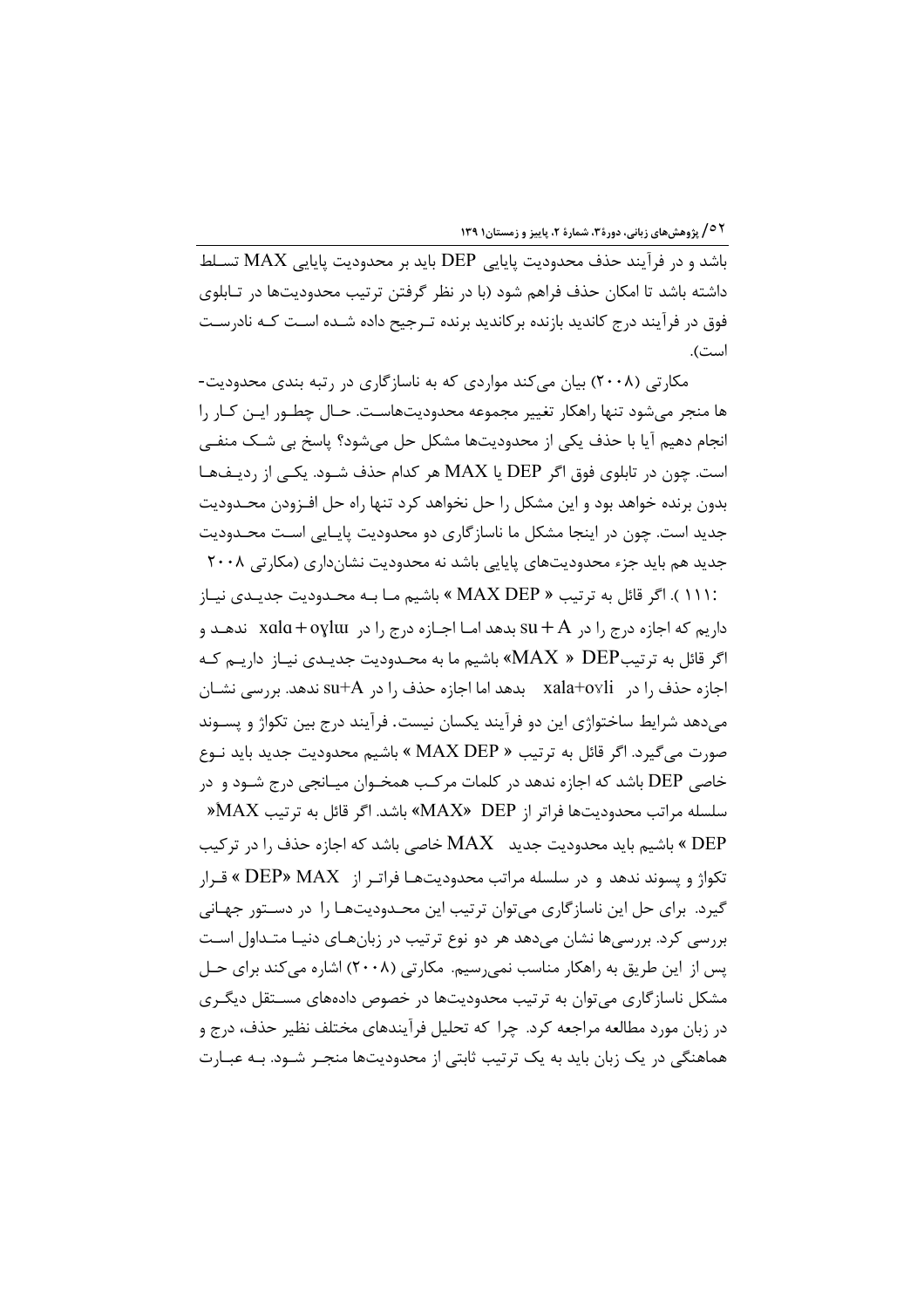دیگر ترتیب محدودیتها دریک زبان مخصوص بافت یا ســاخت خاصــ<sub>ی</sub> نیســتـ اگــر بــا مطالعه یک دسته از دادهها به یک ترتیب خاصی از محدودیتها دست یافتیم، باید ایـن ترتیب محدودیتها با دادههای دیگر زبان مورد مطالعه سازگار باشد.

همچنین مکارتی بیان می کند برای حل ناسازگاری می توان از شواهد خــارجی بهـره گرفت. هر زبانی ممکن است کلماتی را از زبانهای دیگر قرض بگیرد که این واحـدهـای قرضی ممکن است با نظام واجی زبان مقصد یکسان نباشند. زمانی که ایـن کلمـات وارد زبان مورد نظر میشوند، با اعمال قواعدی نظیر حذف و درج این واژههای قرضی با نظـام واجی زبان مقصد هماهنگ میشوند. حال اگر محدودیتهای حاکم بر ایــن فرآینــدها و ترتیب آنها را بدست بیاوریم می توان برای حل مشکل ناسازگاری از این موارد نیـز بهـره جست. همان گونه که اشاره شد باید ترتیب محدودیتها در زبـان یکدسـت و یکپارچـه باشد پس از میان صورتهای ناسازگار ترتیب محدودیتها، باید ترتیبی را انتخاب کنـیم که با این موارد هماهنگ باشد.

زبان ترکی جزء زبانهای التصاقی است یعنی برای ساختن واژههای جدید و همچنین صرف فعلی وندهای زیادی به ریشه افزوده میشود. یکی از پسوندهایی کـه بـا واکه آغاز می شود، شناسه اوّل شخص مفرد است که صورت زیر ساختی /Am-/ را بـرای آن در نظر می گیریم. برای ساختن مضارع التزامی بعد از بن مضارع فعلی، شناسه اضـافه می شود. حال اگر بن مضارع فعلی به واکه ختم شود و بخواهیم شناسه اوّل شخص مفرد به آن اضافه کنیم فرایند درج همخوان میانجی صورت می گیرد:

 $(15)$ 

| a. Jal + AM $\rightarrow$ Jalam                                            | بيايم   |
|----------------------------------------------------------------------------|---------|
| b. $at + AM \rightarrow atam$                                              | بياندا; |
| c. je + AM $\rightarrow$ jijam                                             | بخورم   |
| d. $d\omega + AM \rightarrow dywam$                                        | بزنم    |
| e. toxu + AM $\rightarrow$ toxujam                                         | ببافم   |
| در مثالهای a و b بن مضارع فعلی به همخوان ختم شده است و با افزودن شناسه     |         |
| اوّل شخص مفرد فرآیند درج صورت نمی گیرد (واکه شناسه اول شخص مفرد با واکه بن |         |
| مضارع فعلی از نظر مشخصه [ back] هماهنگ می شود که در این مقاله به این موضوع |         |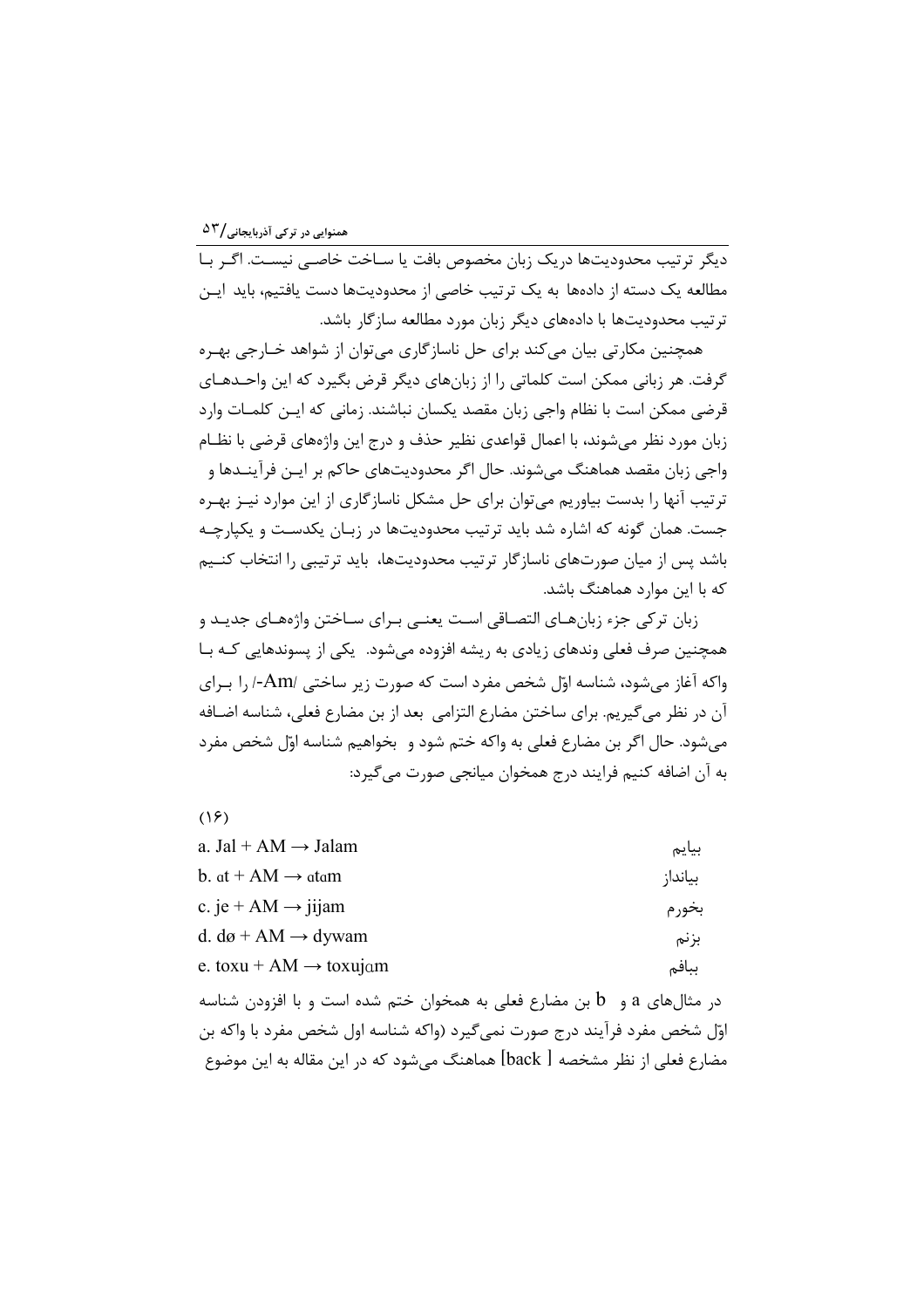**؟ ٥/ پژوهشهای زبانی، دورهٔ ۳، شمارهٔ ۲، پاییز و زمستان۱ ۱۳۹** 

نمي يردازيم). در مثالهاي d ، c و e با توجه به اينكه بن فعلي به واكه ختم شده و پسوند نیز با واکه شروع میشود، جهت اجتناب از التقای مصوتها همخوان میانجی [w] يا [j] متناسب با مشخصه [round] واكه بن فعلى در بين دو واكه درج ميشود. محمودی (۱۳۸۹) فرآیند درج را در ترکی آذربایجانی در خوشههای دو همخوانی بررسی کرده است. در زبان ترکی آذربایجانی، خوشههای دو همخوانی پایانی زمانی مجاز هستند که از اصل رسایی تبعیت کنند. اگر امکان نقض این اصل در آنها وجود داشته باشد، واکهای بین دو همخوان پایانی درج میگردد تا خوشه بشکند و اصل توالی رسایی نقض نشود. واکه درج شده همواره یک واکه افراشته است که از نظر مشخصههای [back] و [round] با واکه ریشه هماهنگی دارد. دادههای زیر را در نظر بگیرید:

 $(1Y)$ mohr møhyr  $\longrightarrow$ مهر zahr zahir  $\rightarrow$ زهر novl  $\rightarrow$ novul نقل hokm  $\rightarrow$ høkym حکم این دادهها نیز نشان میدهند فرآیند درج، در زبان ترکی آذربایجانی متداول تر از فرآینــد حذف صورت مے گیرد. بررسی دادههای زبان ترکی نشان میدهد در کلمات قرضی نیز فرآیند درج صورت مـی-گیرد که دادههای زیر این موضوع را نشان میدهند:

 $(\lambda)$ 

| واژه فارسی |               | تلفظ تر کے             | معنے    |
|------------|---------------|------------------------|---------|
| arckmand   | $\rightarrow$ | ar c <sub>rumand</sub> | ار جمند |
| mehrban    | $\rightarrow$ | mehriban               | مهربان  |

یس در زبان ترکی آذربایجانی در واژههای قرضی، در فرایند واژه سـازی و بـرای رعایـت اصل توالي رسايي، فرايند درج صورت مي گيرد. به عبارت ديگر در اين زبـان فراينــد درج بسیار متداول تر از فرایند حذف صورت می گیرد.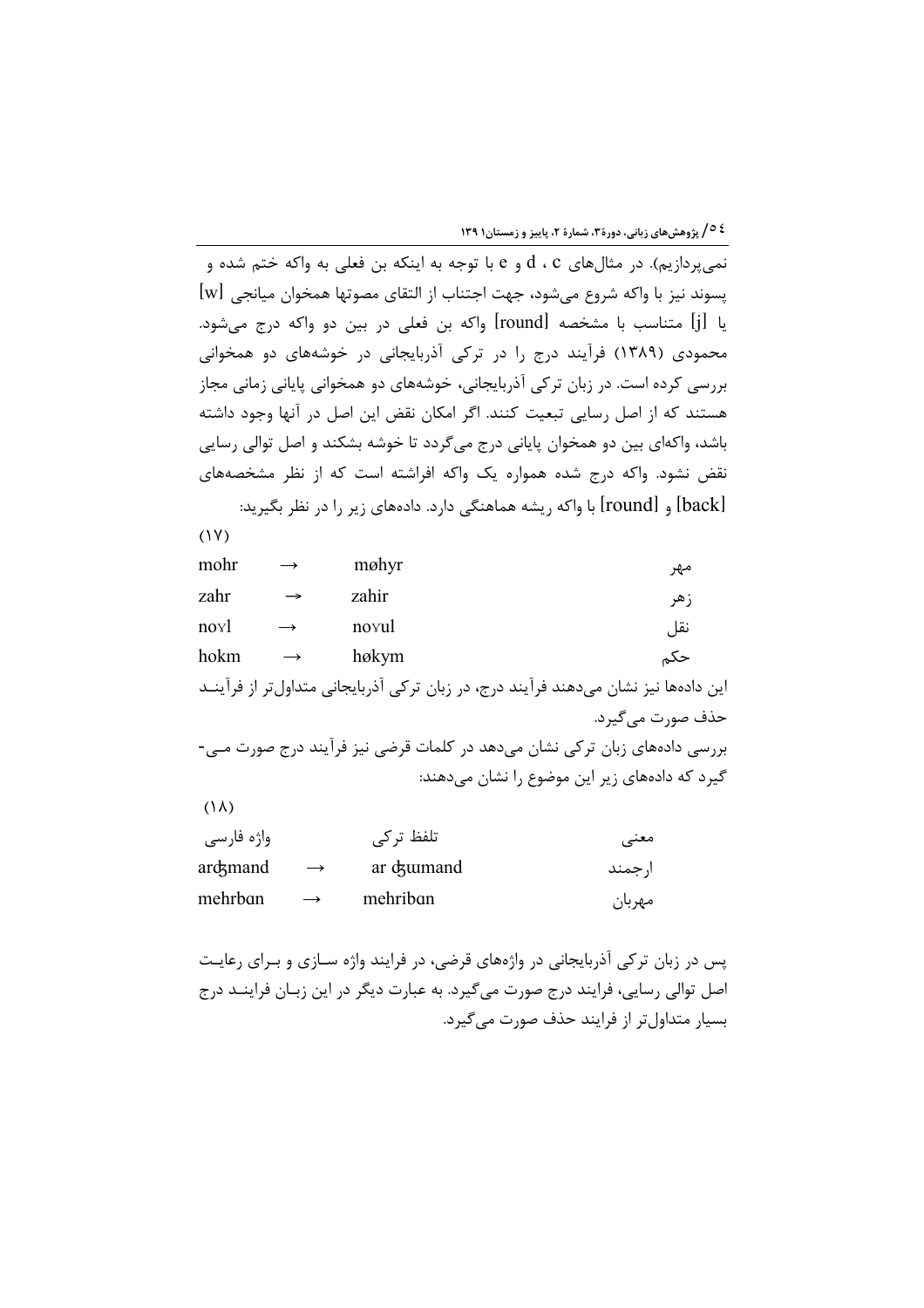همنوایی در ترکی آذربایجانی /۵۵

بنابراین در زبان ترکی ترتیب MAX» DEP » بر ترتیب DEP» MAX» ترجیح داده مے شود. پس باید محدودیت خاصے تعریف کنیم که اجازه ندهد در کلمـات مرکـب همخوان ميانجي درج شود.

 $DEP_{compound}:$ در توالي دو واکه در فرآيند واژه سازي کلمات مرکب، به بروندادي کـه داراي همخـوان میانجی باشد یک تخلف تخصیص داده می شود. با محدودیت تعریفشده جدید همنوایی مورد نظر را در تـابلوی مقایسـهای زیـر نمـایش مىدھيم:

 $(19)$ 

| Inputs | Winners | Losers    | OC | $\text{DEP}_{\text{compound}}$ | <b>MAX</b> | . MAX   | <b>DEP</b> |
|--------|---------|-----------|----|--------------------------------|------------|---------|------------|
|        |         |           | D  |                                |            | initial |            |
| su-A   | suwa    | su        | W  |                                | W          |         |            |
| xala-  | xaloylu | xalajoylu | W  | W                              |            |         | W          |
| oylu   |         |           |    |                                |            |         |            |

این محدودیت جدید گزینهٔ برنده xaloylw را بر گزینه بازنده xalajoylw ترجیح می دهد. پس محدودیتهای حاکم بر فرآیند همنوایی در زبان ترکی آذربایجانی به صورت زیر رتبهبندی مے شوند:

« OCP » «DEP compound » «MAX v MAX initial » DEP

۵– نتىجە

در این مقاله ابتدا به توضیح فرایند همنوایی پرداختیم و اشاره کردیم که در بسیاری از زبانهای دنیا این فرایند مشاهده می شود. فرایندی که در آن قواعدی به ظاهر متفاوت در یک جهت و برای رسیدن به یک هدف واحد بکار بسته می شوند؛ و نشان دادیم که در دادههای زبان ترکی آذربایجانی مواردی از فرایند همنوایی وجود دارد به طـوری که قواعـد درج و حـذف در محیـطهـای واجـی متفـاوت جهت اجتناب از التقای مصوتها همسو و همنوا میشوند و تلاش کردیـم نشان دهیم که نظریه بهینگی به راحتی می تواند با استفاده از تعارض محدودیتهای همنوایی قواعد واجی به ظاهر متفاوت را نشان دهد.

« OCP » DEP compound « MAX v MAX initial » DEP